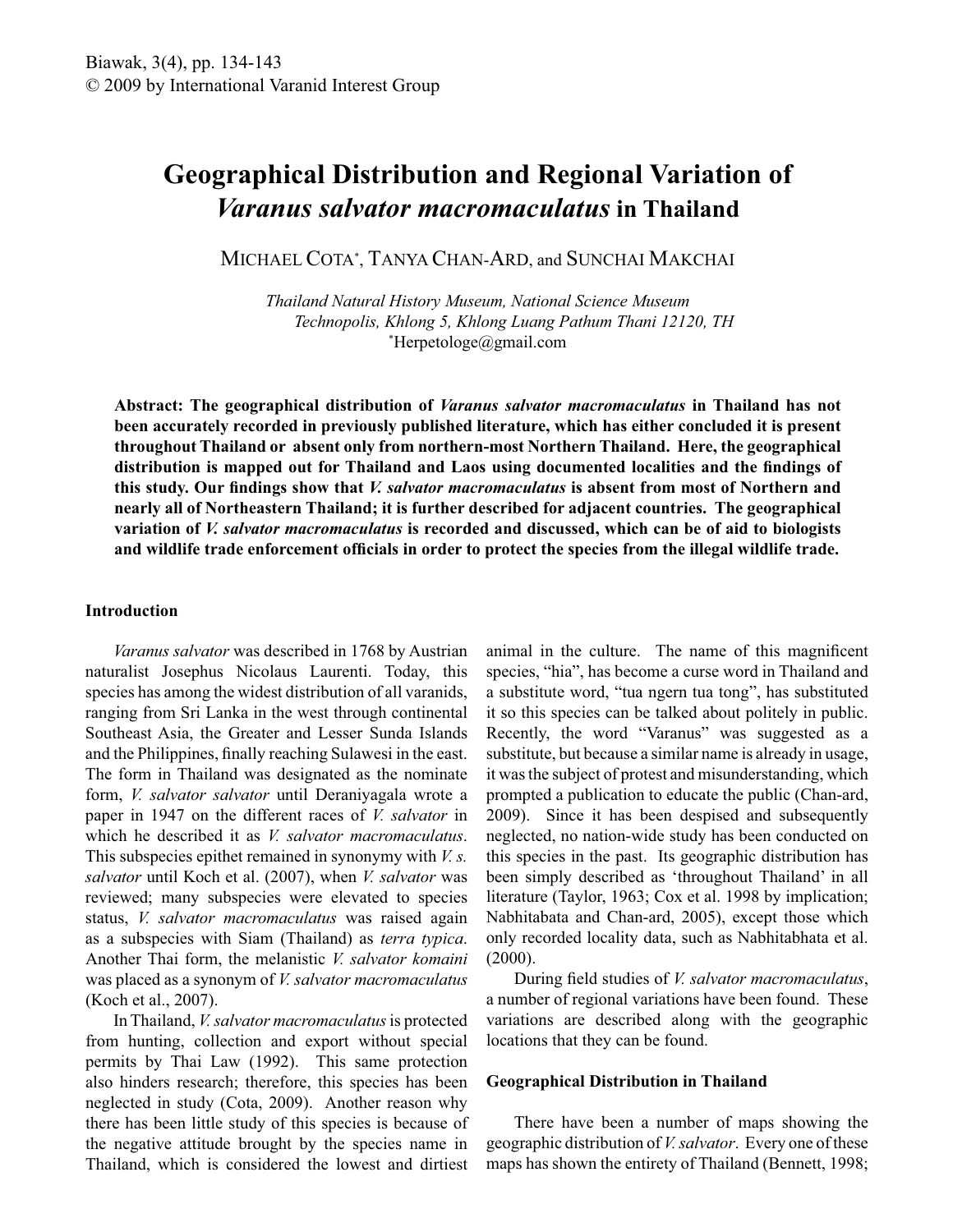Gaulke and Horn, 2004; Koch et al., 2007) which might be based on the information in Taylor (1963) or all of Thailand with the exception of the northern- most extent of Northern Thailand (Eidenmüller, 2007; Eidenmüller and Philippen, 2008) as being the extent of natural geographic distribution for this species. To date, there is no field guide with distribution maps for the reptiles of Thailand. Descriptions of the geographic distribution of *V. salvator* have not been specific, either listing all of Thailand and citing Smith (1935) and Taylor (1963), or Southeast Asia, citing Mertens (1942) and Cox et al. (1998). Because of the enormous range of this species, it is possible that errors in the past may have been a result of an overestimation of geographical distribution in a species with one of the greatest distributions of all monitor species. The only publications that have dealt specifically with this species' geographic distribution in Thailand to date have been Taylor (1963), which claimed it was found throughout Thailand, albeit with no specific locality data in the areas this study shows them to be absent; Nabhitabhata et al. (2000), which was solely based on locality data and Lauprasert and Thirakupt (2001), which documented localities in Southern Thailand; Nabhitabhata and Chan-ard (2005) described distribution as all of Thailand, following past literature.

 Although Thailand has a very large population of *V. salvator macromaculatus* due to their protected status and lack of predators, this species is mostly absent in the geographical/political region of Northern Thailand. As depicted in Fig. 1, the furthest northern extent of its range in Northern Thailand is a population in Sukhothai (this study). With the exception of a mountain range between Central and Northeastern Thailand (Nabhitabhata et al. 2000), *V. salvator macromaculatus* barely reaches the Korat Plateau, which makes up the topography of the geographical and political area known as Northeastern Thailand, also referred to as the Isaan Region (this study). It is most common in the flood plains of the Chao Phraya River flood basin, even into the middle of Bangkok where there are large thriving populations with large population densities and in the mangrove forests to the south of Bangkok (this study).

 To the west of Thailand, it is absent from central Myanmar (Zug, pers. comm.), but has been recorded once, 130 years ago, in the north of Myanmar, in Bhato (Anderson, 1879 cited in Mertens, 1942) and again in the Kakhien (Kachin) Hills of Myanmar, which is in the same region (Boulenger, 1888, cited in Mertens, 1942). The areas of Bhato and the Kachin Hills represent the source of the Irrawady River. Could these localities be

based on specimens obtained in markets, transported as food? Could these localities have been in error like many localities for *V. salvator* recorded in the mid to late 19<sup>th</sup> century, such as South Africa (Gray, 1845 cited in Mertens, 1942) and Cape York in Australia (Boettger, 1888 cited in Mertens, 1942) or had *V. salvator* dispersed up the Irrawady River north to its source and has not been recorded in the north since? The California Academy of Sciences (CAS) has conducted numerous surveys of Myanmar (Burma), but has not recorded *V. salvator* in central or northern regions of the country. To the north of Thailand, it is absent in northern Laos and is only recorded in southern and eastern Laos in the northern and central areas of the Annamite Mountains, which separate Laos and Vietnam. One record shows it in the plains west of the Annamite Mountains (Duckworth et al. 1999). To the east of Thailand in Cambodia, its geographic distribution extends to the southeast along the Cardamom Mountains following the coastal areas to eastern Cambodia, and is found in the hilly areas of northeastern Cambodia (Stuart, unpubl. data); it has also been found in Cambodia along the Mekong River (Bezuijen et al., 2009). South of Thailand, the geographical distribution is continuous south past the tip of peninsular Malaysia to Singapore and beyond into Indonesia, as described in historical literature (Mertens, 1942; Bennett, 1998; Gaulke and Horn, 2004; Koch et al., 2007; Eidenmüller, 2007; Eidenmüller and Philippen, 2008)

 One can only speculate as to why *V. salvator macromaculatus* has not expanded its geographic distribution further north into Northern Thailand and Northeastern Thailand. One reason that they have not expanded further north and northeast could be due to the xeric habitats of these regions resulting from a dry climate during the cold season, from November to February, and the hot season, from March to June. During these seasons, large areas are without permanent water sources, which *V. salvator* is completely dependent. Even within its geographical distribution, *V. salvator macromaculatus* in Thailand is not found more than 200 m away from a water source, with the exception of torrential downpours during the rainy season (Cota, pers. obs.). Another reason that *V. salvator macromaculatus*  may not have expanded its geographic distribution further north and northeast may be time constraints; it may not have had the time to disperse further inland from the time it appeared in Thailand. There are riparian habitats along the Ping River, Nan River and Yom River that *V. salvator macromaculatus* could exploit from its furthest distribution north in order to expand its range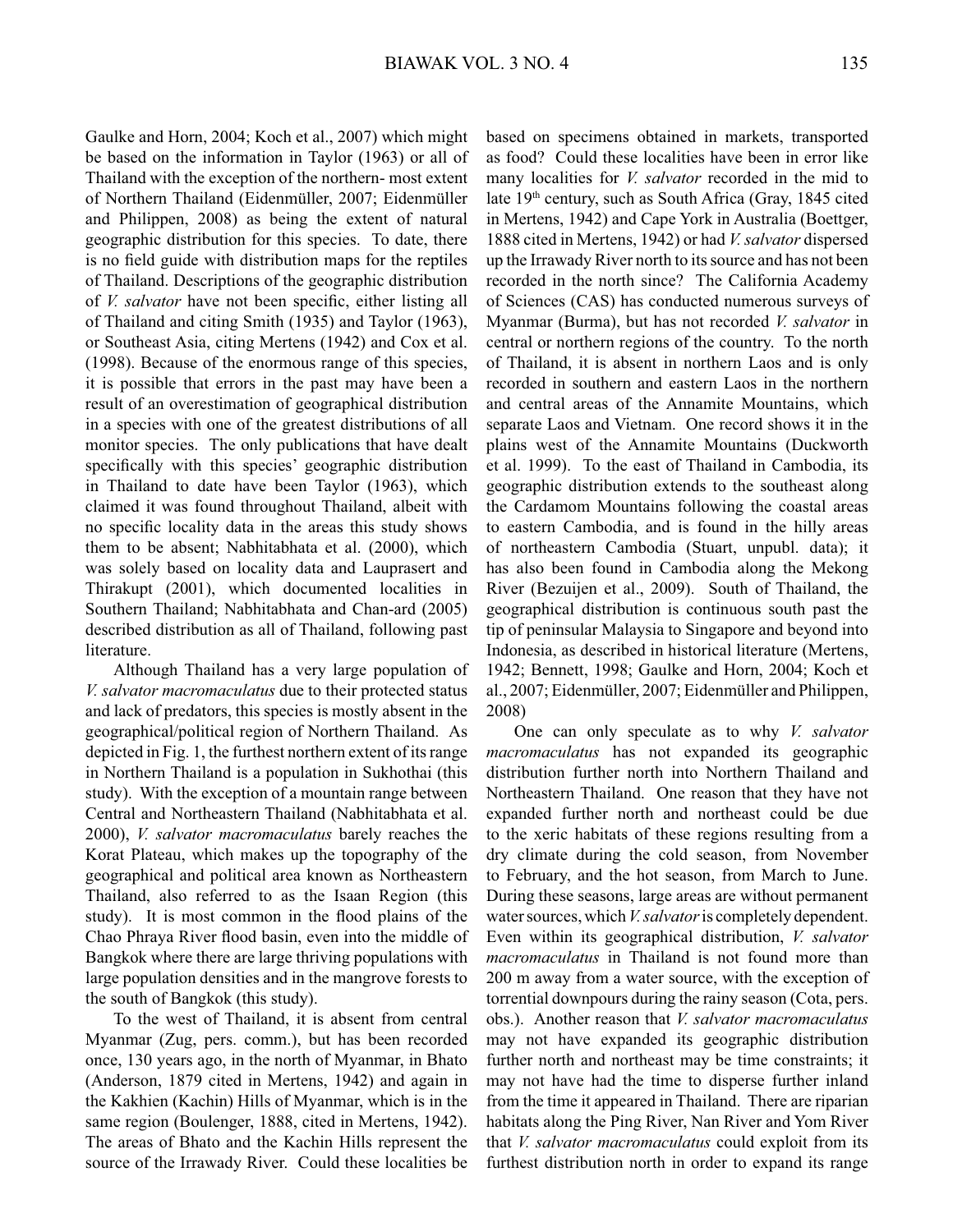

Fig. 1. Geographic distribution of *Varanus salvator macromaculatus*, based on locality data provided in Table 1.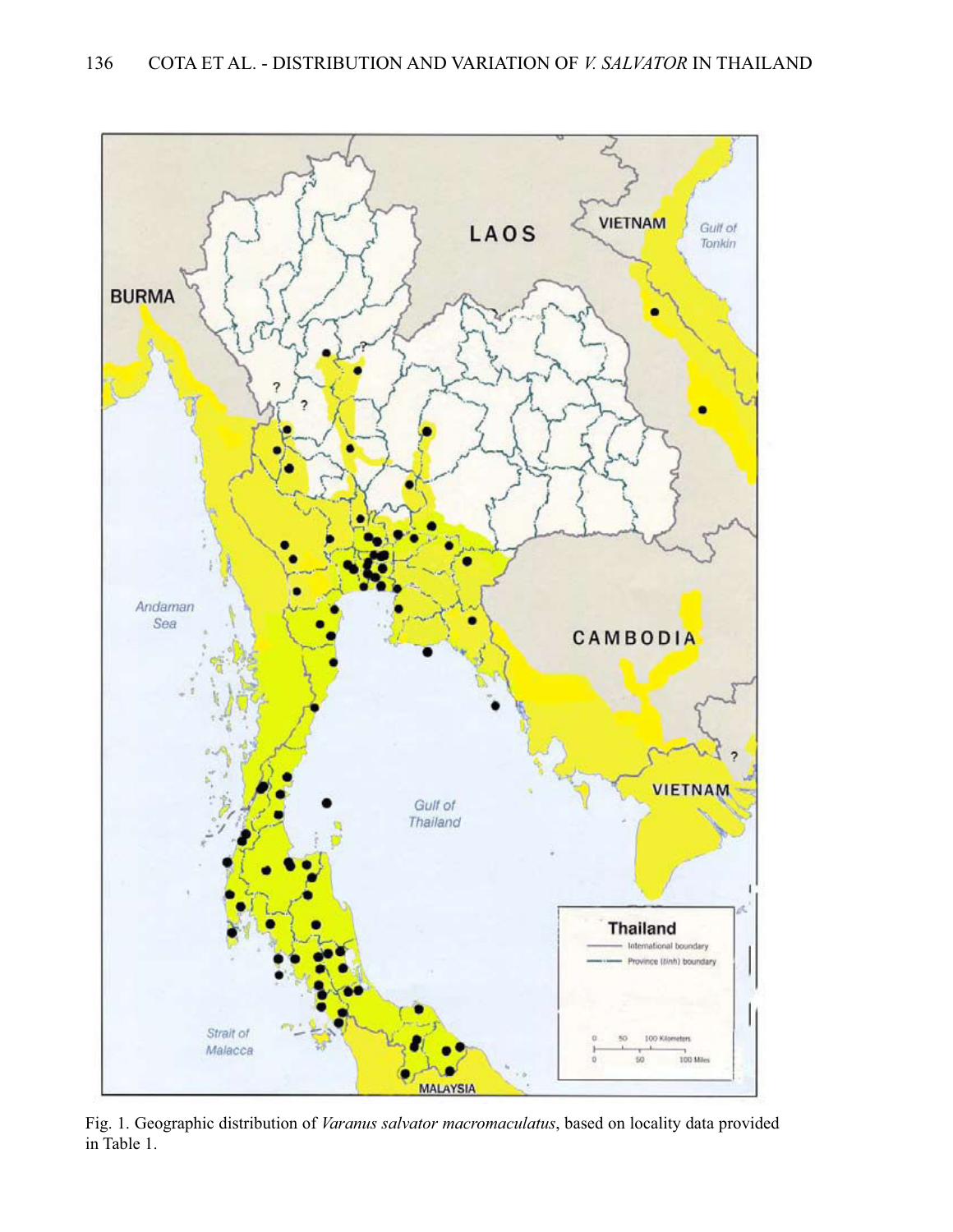deep into mountainous Northern Thailand, but it has not, as it had possibly done in the past along the Irrawady River in Myanmar and has already done up the Chao Phraya River in Thailand. It has also not exploited the riparian habitats up the Mekong River, along the border between Laos and Thailand. Although *V. salvator macromaculatus* is seen in the open sea, it is not often seen in the largest rivers in Thailand, like one would find *V. niloticus* in Africa (Cota, pers. obs.). Massive deforestation and habitat destruction for agriculture in Northeast Thailand that has taken place over the past decades ensures that *V. salvator macromaculatus* will not disperse into the Khorat Plateau, which makes up Northeast Thailand. Numerous interviews of the elderly in the northeast region of Thailand confirm that there was no historical *V. salvator* presence many decades ago when the entire area was forested and the only monitor lizard known was referred to as "Lan", which refers to *V. bengalensis nebulosus* in Lao and the Isaan (Northeast Thailand) dialect.

 Examination of the true geographical distribution of the *V. salvator* complex, shows a continuous coastal and near the coast distribution. This geographical distribution becomes more broken up as one continues inland and necessarily so since the geographic distribution becomes tied to permanent water sources and riparian habitat. Where there are no permanent water sources, one will not find *V. salvator.*

### **Regional Variation**

Before this study, specifically before Koch et al.

(2007), there were two regional variations of *V. salvator*  known in Thailand. This was the common variation found throughout Thailand and the form that was previously known as *V. salvator komaini*. During the conduct of this study, 5 different variations of *V. salvator macromaculatus* were identified primarily based on geography with one that may be based on habitat. These variations are strictly on the basis of pattern, no morphometric data has been taken or morphological differences studied to further separate them.

 The most common geographical variation of *V. salvator macromaculatus* is found in central Thailand, throughout the Chao Phraya River basin and extends north in the mountains that separate Central Thailand from Northeast Thailand (Isaan); westward, its range extends over mountainous western area of Thailand and over the border with Myanmar; southward, it extends into peninsular Thailand. This form is boldly marked with bands of large ocelli, which represent the subspecies epithet and should be considered the *terra typica* form, as represented in the photograph showing *V. salvator macromaculatus* in Koch et al. (2007) and Fig. 2.

 Another variant of *V. salvator macromaculatus* that is well known is the form previously known as *V. salvator komaini*, until Koch et al. (2007), made it a synonym of *V. salvator macromaculatus*. This form is found in the mangrove forests of the La-Ngu District of Satun Province and the islands off shore. It is occasionally found across the provincial boundary into Trang Province, but it rarely encountered there. There is no record of this form from south of the La Ngu District. This is the only completely melanistic population recorded for the



Fig. 2. Juvenile of *V. salvator macromaculatus* from the Chao Phraya River flood plain of central Thailand. Photograph by **Michael Cota.**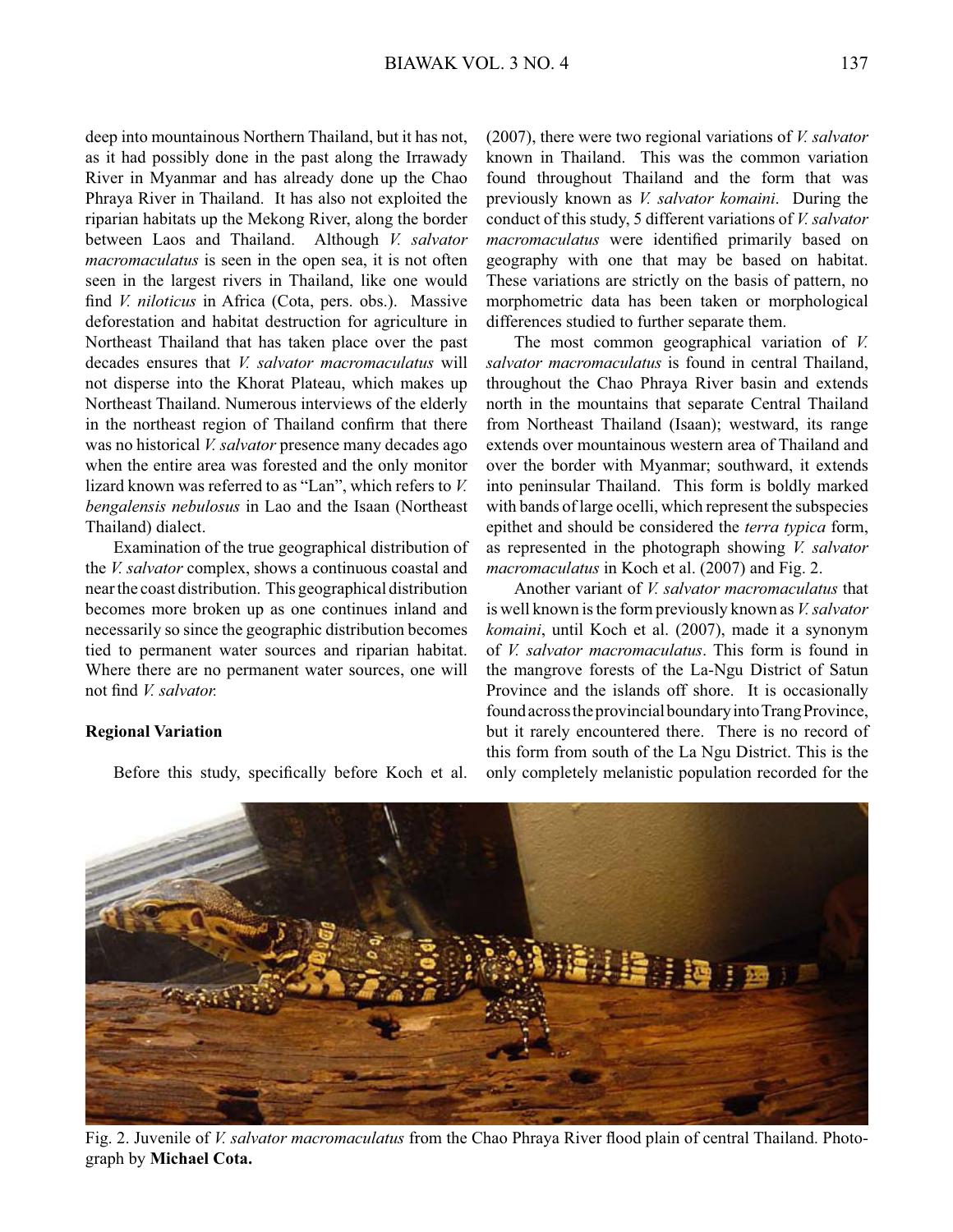*V. salvator* species complex. It is completely melanistic and patternless from the time it hatches. This form is known as the Black Dragon from its *V. salvator komaini*  description (Nutphand, 1987) and by the international pet trade on the occasions it has been smuggled out of Thailand (Cota, 2009) (Fig. 3).

 In parts of southern peninsular Thailand, there is a form of *V. salvator macromaculatus* that is similar to that which is found more often in peninsular Malaysia and Singapore, which is gray in overall coloration with a subdued pattern. The pattern is bolder in juveniles, but becomes more subdued and gray as the monitor matures (Fig. 4).



Fig. 3. Adult of melanistic population of *V. salvator macromaculatus*, previously known as *V. salvator komaini*, from the La-ngu District, Satun Province of Southern Thailand. Photograph by **Michael Cota.**

 In the mangrove forests of Thailand, there is a form of *V. salvator macromaculatus* that possesses an overall dark subdued pattern. It is similar to the most common geographical variation in Thailand, but the bright yellow markings are subdued with black to a point where it is hardly visible. Subadults are already nearly without a pattern. The common Thai geographical variant is also sometimes found in the mangrove forest, but the subdued mangrove form is only found in the mangrove forests or in geographical locations not too distant from mangrove forests (Fig. 5).

 Eastern Thailand has a form of *V. salvator macromaculatus* which is similar to the more common form, but possesses smaller ocelli which make the black bands appear larger. In Eastern Thailand, the more common pattern also appears, but is exceptional (Fig. 6).

 Saraburi Province has a variant that is quite possibly the most attractive of all variations in Thailand. This is a high yellow variant with solid yellow/white spots in the place of ocelli. The great amount of yellow in the pattern is possibly due to the arid climate, among the most arid in which *V. salvator macromaculatus* is to be found in Thailand (Fig. 7).



Fig. 4. Adult *V. salvator macromaculatus* from Phuket Province of Thailand. Photograph by **Suwit Punnadee** (Wild Animal Rescue Foundation of Thailand).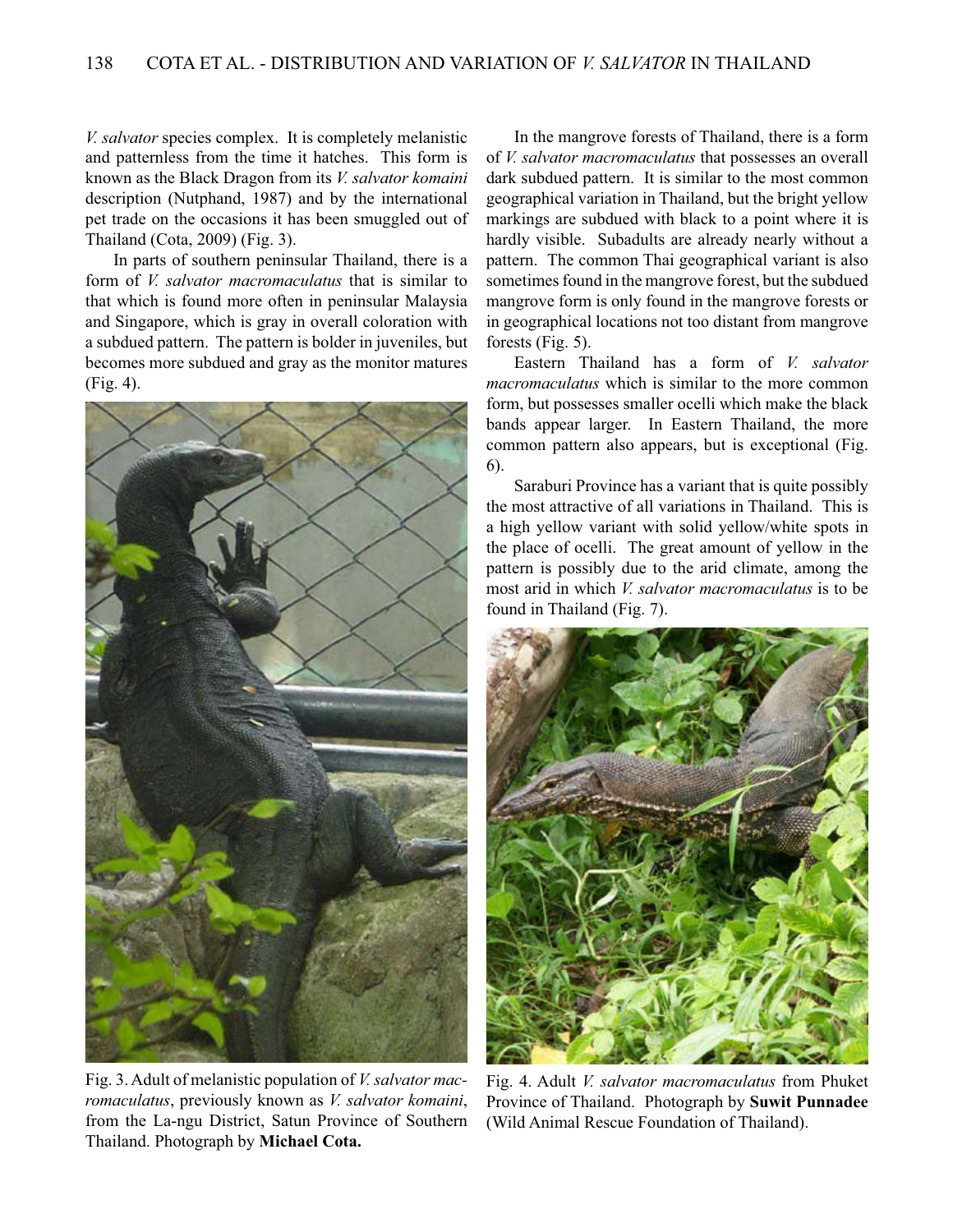

Fig. 5. Young adult *V. salvator macromaculatus* from the mangrove forest of Samut Prakarn Province of Thailand. Photograph by **Michael Cota**.



Fig. 6. Sub-adult of *V. salvator macromaculatus* from Khao Yai National Park, in the eastern part of its geographical distribution in Thailand. Photograph by **Michael Cota**.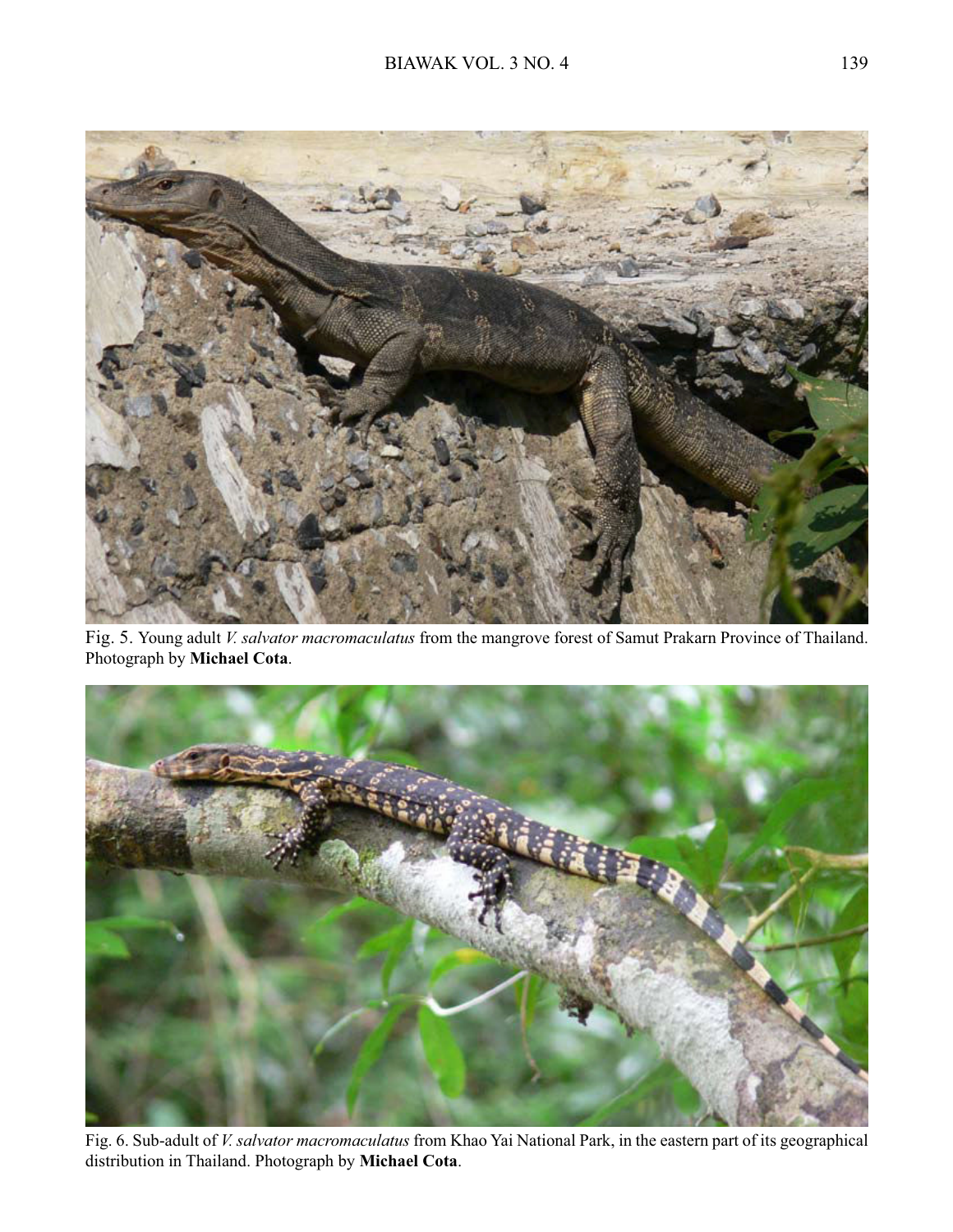

Fig. 7. Juvenile of *V. salvator macromaculatus* from the arid area of Saraburi, Thailand, on the edge of its continuous geographical distribution within Thailand. Photograph by **Michael Cota**.

**Acknowledgements-** The authors would like to thank: Bryan Stuart, of the North Carolina Museum of Natural Science, for unpublished locality data in Cambodia; Mark Bezuijen, for locality data in Laos; and Narongrit Sukprakarn, National Parks Wildlife and Plant Conservation Department, for unpublished localities in Thailand, all of who contributed significantly to this paper and to our collective knowledge of the geographical distribution of *V. salvator macromaculatus.* We also thank two anonymous reviewers for their comments on an earlier draft.

## **References**

- Bennett, D. 1998. Monitor Lizards. Natural history, Biology and Husbandry. Edition Chimaira, Frankfurt. 352pp.
- Bezuijen, M.R., Vinn, B. and L. Seng. 2009. A collection of amphibians and reptiles from the Mekong river, north-eastern Cambodia. Hamadryad. 34(1): 135-164.
- Chan-ard, T., Grossmann, W., Gumprecht, A. and K.-D. Schulz. 1999. Amphibians and Reptiles of Peninsular Malaysia and Thailand an Illustrated Checklist. Amphibien und Reptilien der Halbinsel Malaysia und Thailand seine illustrierte Checkliste. Bushmaster Publications, Würselen, Germany. 240p.
- Chan-ard, T. 2009. Varanus, not Waranut. Natural News 7: 2-3. (in Thai)
- Cox, M.J., Dijk, P.P. van, Nabhitabhata, J., and K. Thirakhupt. 1998. A Photographic Guide to Snakes and Other Reptiles of Thailand and Southeast Asia. Asia Books, Bangkok. 144pp.
- Cota, M. 2009. Study and conservation of varanids of Thailand: past achievements and future challenges. Journal of Wildlife in Thailand 16(1): 11-12.
- Deraniyagala, P.E.P. 1944. Four new races of the "Kabaragoya" lizard, *Varanus salvator*. Spolia Zeylanica. 24: 59-62.
- Duckworth, J.W., Salter, R.E. and K. Khounboline (compilers). 1999. Wildlife in Lao PDR: 1999 Status Report. Vientiane: IUCN-The World Conservation Union/ Wildlife Conservation Society/ Centre for Protected Areas and Watershed Management. 275pp.
- Eidenmüller, B. 2007. Monitor Lizards. Natural History, Captive Care and Breeding. Edition Chimaira, Frankfurt. 176 pp.
- Eidenmüller, B. and H.-D. Philippen. 2008. Varanoid Lizards/Warane und Krustenechsen. Terralog Vol. 6. Edition Chimaira. 148pp.
- Gaulke, M. and H.-G. Horn. 2004. *Varanus salvator*  (Nominate Form). pp. 244-257. In E.R. Pianka and D.R. King with R.A. King (eds.), Varanoid Lizards of the World. Indiana University Press, Bloomington.
- Koch, A., Auliya, M. Schmitz, A. Kuch, U. and W. Böhme. 2007. Morphological studies on the systematics of South East Asian water monitors (*Varanus salvator* Complex): nominotypic populations and taxonomic overview. pp. 109-180. In H.-G. Horn, W. Böhme & U. Krebs (eds.). Advances in Monitor Research III, Mertensiella 16. Rheinbach.
- Lauprasert, K. and K. Thirakhupt. 2001. Species diversity, distribution and proposed status of monitor lizard (Family Varanidae) in Southern Thailand. Natural History Journal of Chulalongkorn University. 1(1): 39-46.
- Mertens, R. 1942. Die Familie der Warane (Varanidae). Dritter Teil: Taxonomie. Abhandlungen der senckenbergischen naturforschenden Gesellschaft. 466: 235-391.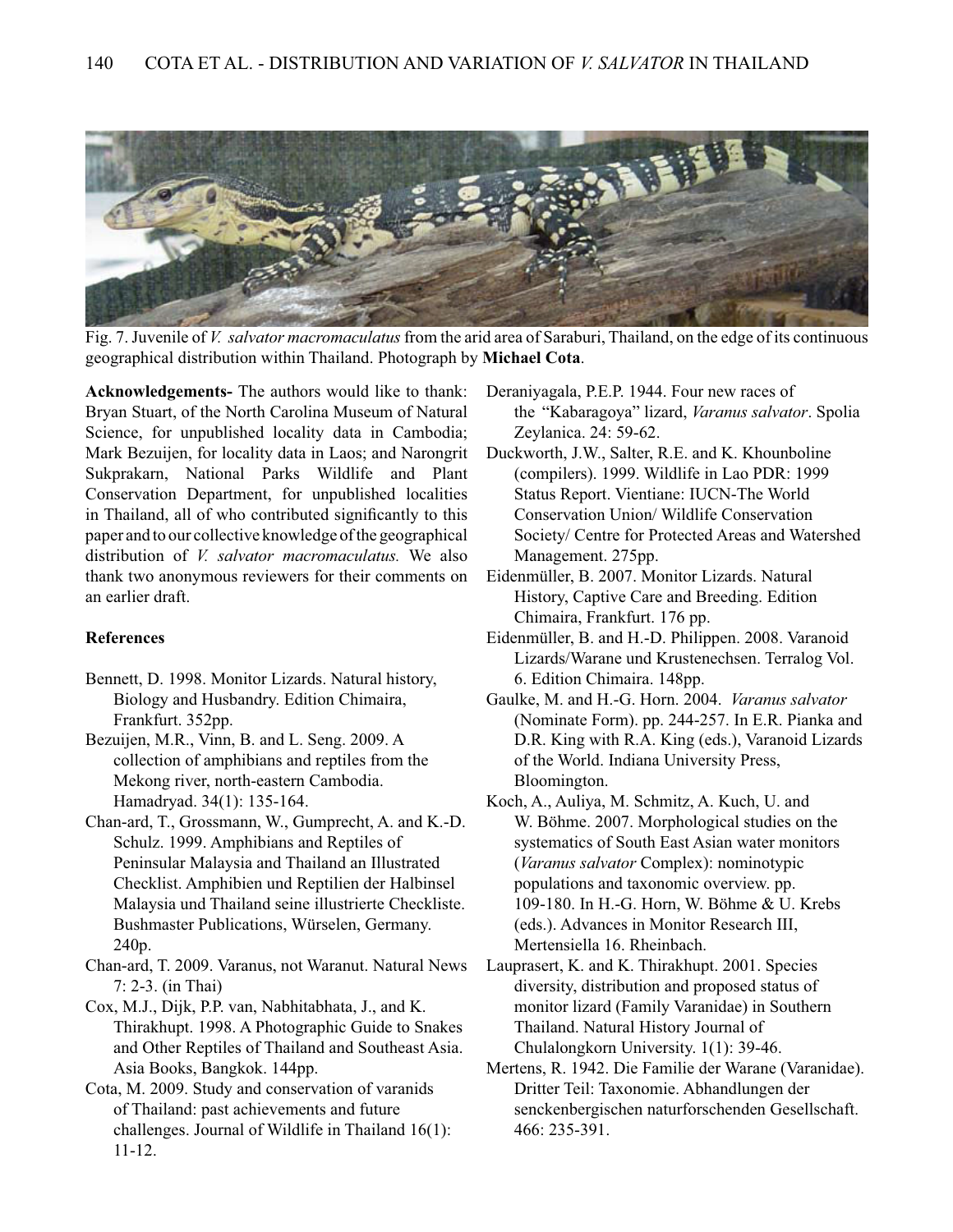Nabhitabhata, J., Chan-ard, T. and Y. Chuaynkern. 2000. Checklist of Amphibians and Reptiles in Thailand. Office of Environmental Policy and Planning, Bangkok. 152pp.

- Nutphand, W. 1987. Black Dragon. Journal of the Thai Zoological Center 2 (15): 51 (in Thai).
- Pauwels, O.S.G., David, P., Chimsunchart, C. and K. Thirakupt. 2003. Reptiles of Phetchaburi Province, Western Thailand: a list of species with natural history notes, and a discussion on the biogeography at the Isthmus of Kra. Natural History Journal of Chulalongkorn University 3(1): 23-53.

Smith, M.A. 1935. The Fauna of British India Including Ceylon and Burma. Reptilia and Amphibia. Vol II. Sauria. Taylor and Francis, London. xiii, 440pp.

Taylor, E.H. 1963. The lizards of Thailand. Kansas University Science Bulletin 44(14): 687-1077.

Welch, K.R.G., Cooke, P.S. and A.S. Wright. 1990. Lizards of the Orient: A Checklist. R.E. Krieger Publ. Co. Malabar, Florida.

| <b>Province</b>     | District/Area          | <b>Source</b>                         |
|---------------------|------------------------|---------------------------------------|
| Angthong            |                        | Flower, 1899, cited in Mertens, 1942  |
| Ayutthaya           | Pahang                 | Flower, 1899, cited in Mertens, 1942  |
| Ayutthaya           | Muang                  | Flower, 1899, cited in Mertens, 1942  |
| Bangkok             |                        | Flower, 1899, cited in Mertens, 1942  |
| Pattani             |                        | de Rooj, 1917, cited in Mertens, 1942 |
| Surat Thani         | Koh Tao                | Cochran, 1930, cited in Mertens, 1942 |
| Satun               | La Ngu                 | Nutphand, 1987                        |
| Pang Nga            | Khao Lak-Lam Ru MNP    | Chan-ard et al., 1999                 |
| Nakhon Ratchasima   | Khao Yai National Park | Chan-ard et al., 1999                 |
| Bangkok             | Bang Khen              | Nabhitabhata et al., 2000             |
| Chaiyaphum          | Khao Khieo NP          | Nabhitabhata et al., 2000             |
| Chumphon            | Muang                  | Nabhitabhata et al., 2000             |
| Chumphon            | Sawee                  | Nabhitabhata et al., 2000             |
| Chumphon            | La Ma                  | Nabhitabhata et al., 2000             |
| Chumphon            | Mu Ko Phayam           | Nabhitabhata et al., 2000             |
| Nakhon Si Thammarat | Tai Rom Yen            | Nabhitabhata et al., 2000             |
| Nakhon Si Thammarat | Thung Son              | Nabhitabhata et al., 2000             |
| Narathiwat          | Ruso                   | Nabhitabhata et al., 2000             |
| Narathiwat          | Tak Bi                 | Nabhitabhata et al., 2000             |
| Narathiwat          | Hala-Bala WS           | Nabhitabhata et al., 2000             |
| Pattani             |                        | Nabhitabhata et al., 2000             |
| Phatthalung         | Khao Pu Khao Ya NP     | Nabhitabhata et al., 2000             |
| Phuket              | Khao Pra Taew WC       | Nabhitabhata et al., 2000             |
| Ranong              | Kra Buri               | Nabhitabhata et al., 2000             |
| Ranong              | Suk Sam Ran            | Nabhitabhata et al., 2000             |
| Sa Kaeo             | Pang Sida NP           | Nabhitabhata et al., 2000             |

Table 1. Documented localities of *Varanus salvator macromaculatus* in Thailand.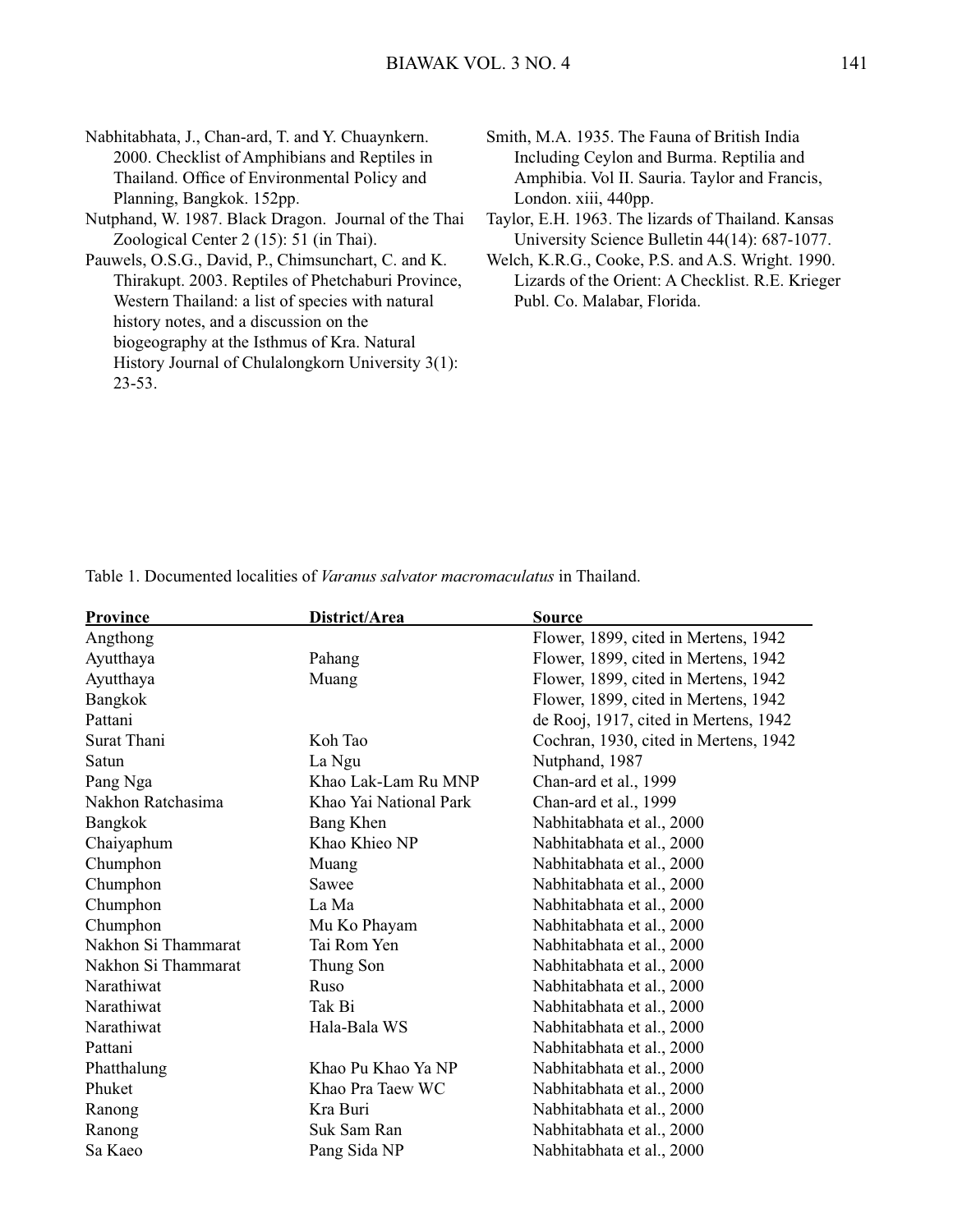Table 1. *continued.*

| <b>Province</b> | District/Area             | <b>Source</b>                      |
|-----------------|---------------------------|------------------------------------|
| Surat Thani     | Phun Phin                 | Nabhitabhata et al., 2000          |
| Surat Thani     | Khao Sok NP               | Nabhitabhata et al., 2000          |
| Surat Thani     | Kanchanadit               | Nabhitabhata et al., 2000          |
| Trang           | Khao Pu Khao Ya NP        | Nabhitabhata et al., 2000          |
| Trang           | Khao Chong WC             | Nabhitabhata et al., 2000          |
| Uthai Thani     | Huay Kha Kaeng WS         | Nabhitabhata et al., 2000          |
| Yala            | <b>Bannang Sata</b>       | Nabhitabhata et al., 2000          |
| Yala            | Betong                    | Nabhitabhata et al., 2000          |
| Pathum Thani    | Rangsit                   | National Science Museum (TH), 2001 |
| Krabi           | Mu Ko Lunta MNP           | Lauprasert and Thirakupt, 2001     |
| Krabi           | Khao Phanom               | Lauprasert and Thirakupt, 2001     |
| Narathiwat      | Hala-Bala WS              | Lauprasert and Thirakupt, 2001     |
| Narathiwat      | Sirindhorn Peat Swamp RNC | Lauprasert and Thirakupt, 2001     |
| Pang Nga        | Sri Nang Nga NP           | Lauprasert and Thirakupt, 2001     |
| Pang Nga        | Ao Pang Nga MNP           | Lauprasert and Thirakupt, 2001     |
| Phatthalung     | Khao Pu Khao Ya NP        | Lauprasert and Thirakupt, 2001     |
| Phatthalung     | Thale Noi NA              | Lauprasert and Thirakupt, 2001     |
| Ranong          | Lumnum Kraburi NP         | Lauprasert and Thirakupt, 2001     |
| Ranong          | Mu Ko Payam MNP           | Lauprasert and Thirakupt, 2001     |
| Satun           | Nong Prag Praya NA        | Lauprasert and Thirakupt, 2001     |
| Songkla         | Ton Nga Chang WRS         | Lauprasert and Thirakupt, 2001     |
| Songkla         | Hat Yai NWSC              | Lauprasert and Thirakupt, 2001     |
| Surat Thani     | Muang                     | Lauprasert and Thirakupt, 2001     |
| Trang           | Had Chao Mai MNP          | Lauprasert and Thirakupt, 2001     |
| Phetchaburi     | <b>Ban Lat</b>            | Pauwels et al., 2003               |
| Phetchaburi     | <b>Ban Laem</b>           | Pauwels et al., 2003               |
| Chachoengsao    | <b>Bang Pakong</b>        | Sukprakarn, pers. comm.            |
| Ayutthaya       | Muang                     | This study                         |
| Ayutthaya       | Pang Pa-In                | This study                         |
| Ayutthaya       | Wang Noi                  | This study                         |
| Bangkok         | Dusit                     | This study                         |
| Bangkok         | Lumpini                   | This study                         |
| Kanchanaburi    | Muang                     | This study                         |
| Kanchanaburi    | Sai Yok                   | This study                         |
| Krabi           | Muang                     | This study                         |
| Lop Buri        | Tha Wung                  | This study                         |
| Nakhon Pathom   | Nakhon Chaisi             | This study                         |
| Nakhon Pathom   | Phuttamonthon             | This study                         |
| Nakhon Pathom   | Salaya                    | This study                         |
| Nakhon Sawan    | <b>Bueng Boraphet</b>     | This study                         |
| Nonthaburi      | <b>Bang Bua Thong</b>     | This study                         |
| Nonthaburi      | Bang Yai                  | This study                         |
| Pathum Thani    | Khlong Luang              | This study                         |
| Pathum Thani    | Muang                     | This study                         |
| Pathum Thani    | Thanyaburi                | This study                         |
| Phetchaburi     | Cha-Am                    | This study                         |
| Phitsanulok     | Kaeng Jed Kwae NP         | This study                         |
|                 |                           |                                    |